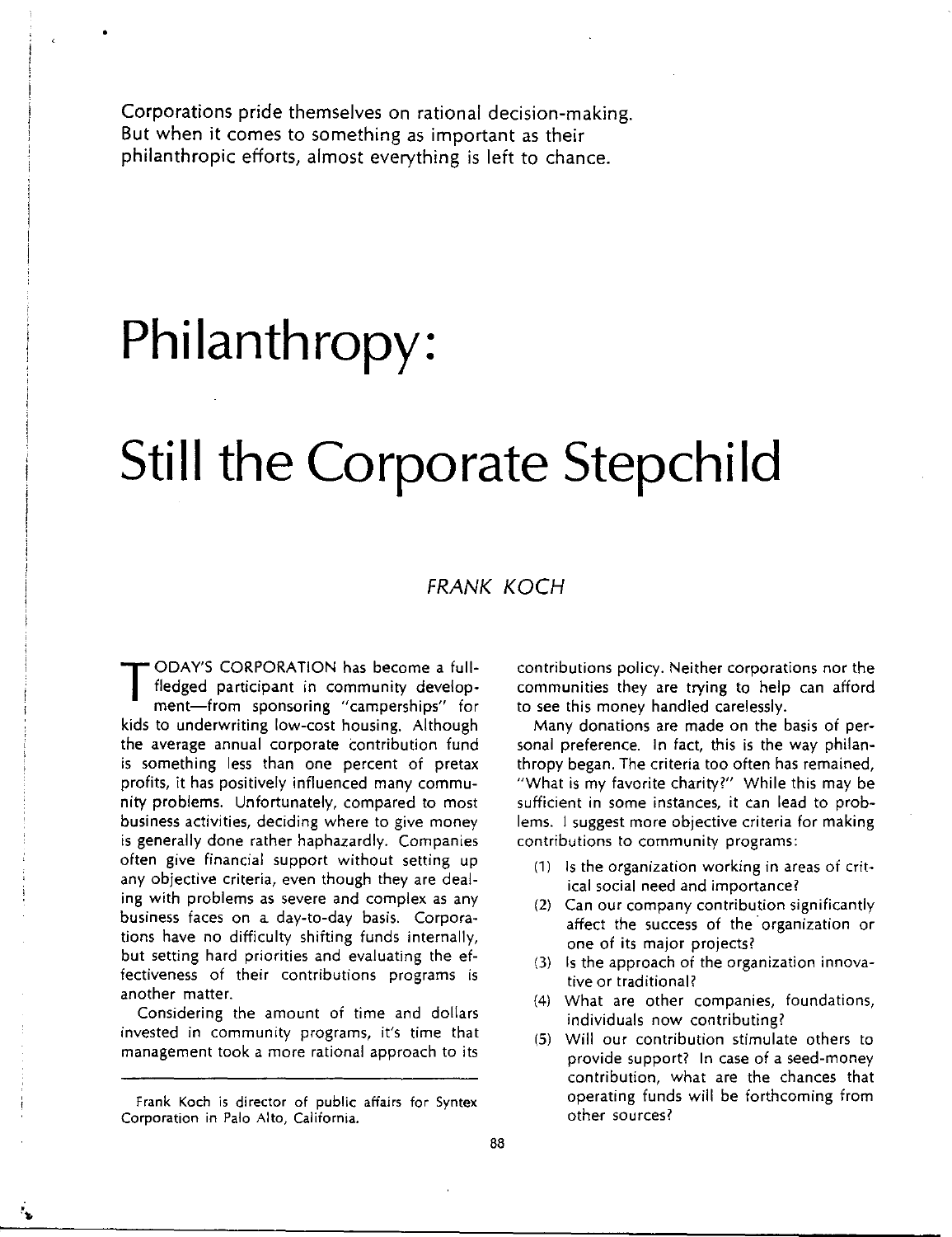- (6) Are employees involved in the organization's efforts?
- (7) Who sits on the board of directors? Is it a working board or a cosmetic one? Do board members participate in fund-raising efforts?
- (8) What is the quality of the organization's staff and volunteer workers?
- (9) Do they understand the scope of the problems they are dealing with? Do they have a specific goal, know what they need, and have a plan for what they need? If they get what they need, can they succeed?
- (10) Can we monitor the success/failure of the organization's efforts?

The first step in a rational selection of places to allocate community funds is to look beyond the United Fund. While it should not be neglected, there are still companies which, unfortunately, think the United Fund is the *only* way. Many social needs cannot be satisfied by United campaigns, no matter how successful; newer, more innovative programs often cannot qualify for its support for lack of a track record.



Don't get locked into a particular giving posture. Look at the alternatives. Innovation can mean either new programs or new ways of giving. For example, the Xerox social-service leave program grants one year's leave at full pay to employees who want to work in the community. First National City Bank of New York has a summer intern program; the bank pays the salaries of ninety-two high school and college students who work with neighborhood agencies for nine **weeks as narcotics counselors <sup>1</sup>tutors, and day**  care staff. IBM sponsors a number of black-

 $\cdot$ ...

college faculty loan programs in which selected employees may spend an academic year on paid leave from their jobs to teach at eighteen black colleges in the South. Other employees are on leave teaching computer programming, data processing, and office practices in prisons and urban job centers.

#### **THERE'S MORE THAN MONEY**

Remember too that money is not the only contribution you can make. Your company could offer its particular talent or skills-engineering, design, printing, technical assistance, business consulting, job training, etc. Or you could help an organization by encouraging other companies to give money or services. You could donate surplus equipment or supplies or let community groups use your meeting rooms or auditorium. Finally, you could set up a volunteer center so that employees can learn of community volunteer-work needs.

Companies should not overlook what their employees can do for the community as individuals. Every company should provide its employees with opportunities for participation in community life. The possibilities are many-art shows, forums with political candidates, recycling programs, to name a few.

Matching by corporations of employee contributions to educational institutions is a practice which channels millions of dollars to colleges and universities. It results in a double contribution and gives the employee a say about where some of the company's philanthropic funds are going. Matching can take many forms. Why not apply it to educational television, which relies heavily on membership contributions? Matching techniques are very flexible. One firm used it to provide food for volunteers working to clean up the San Francisco oil spill in 1971. The company agreed to match employee cash donations, purchased food at wholesale prices from a sympathetic cooperative supermarket, and delivered it to the beaches in a company truck.

One trap to avoid is getting caught up in faddish causes. Yesterday it was drug clinics, today it's ecology, next it's prison reform. Don't just ride the latest wave of popular concern. The causes you support should meet the needs of your community. And that raises another point: Get involved where your roots are. This is just common sense. You're more familiar with your own community, and it's easier to monitor the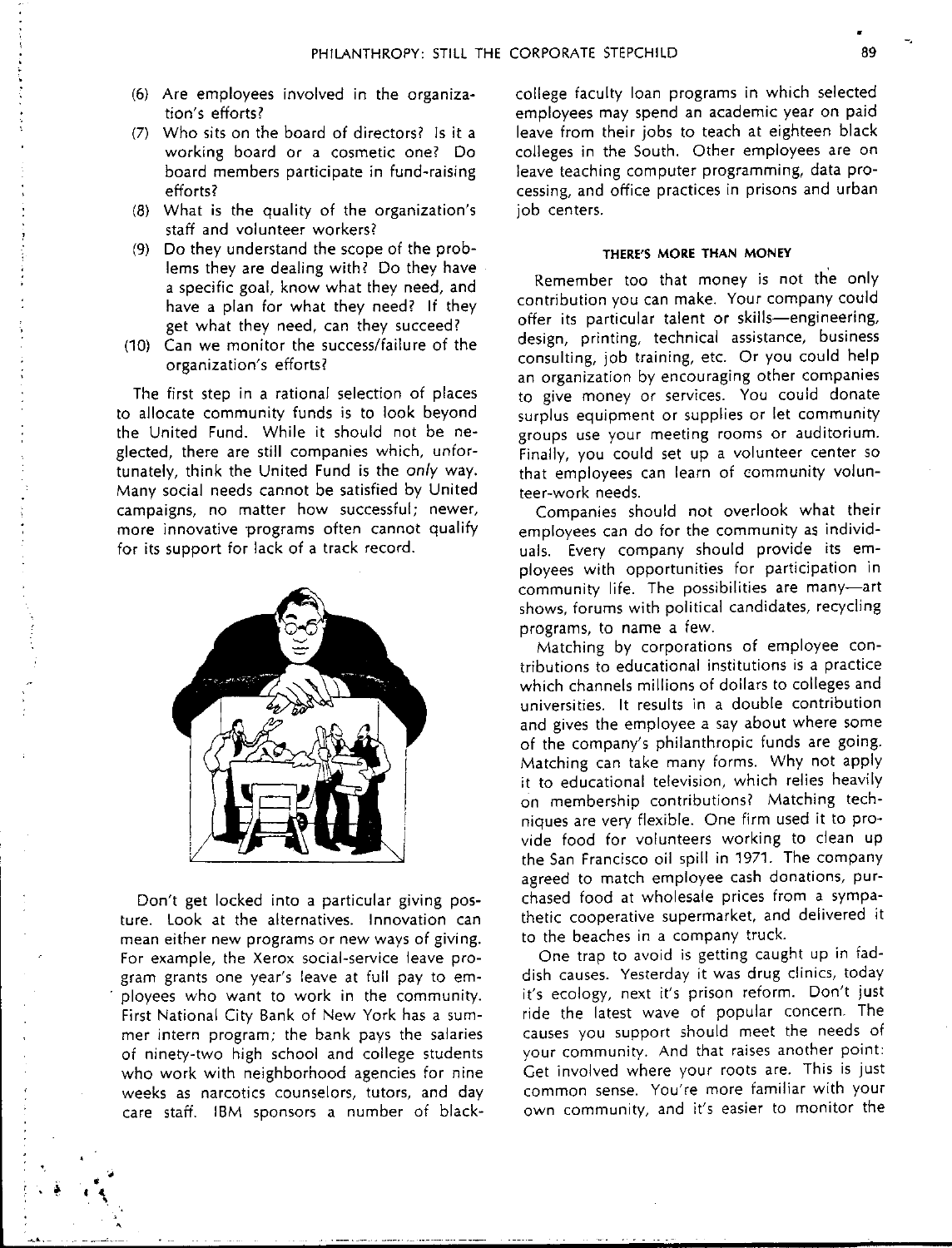progress of local organizations. This doesn't preclude taking part in national efforts; often, these large organizations have regional offices.

Choose specific areas to concentrate on so that your efforts don't become ineffective. It's easier to give a little something to everyone, but when the money runs out and reevaluation begins, very often the buckshot has missed the real target. One of the best investments is in people. Scholarships, educational assistance grants, job training, for example--contributions which give man the knowledge to work-will nearly always provide a good return.

Why not maximize your impact? Your company can sometimes have a greater impact on a small organization. The leverage you gain may enable you to protect your investment and insure the organization a better chance of succeeding. Likewise, increase your donations to groups when they do succeed.

Finally, there must be a change in management thinking about where community affairs belong in the company's organization chart. The management of community programs should be a separate function. Unfortunately it usually isn't, and the community affairs manager often wears too many hats. It's a full-time job in a corporation of any size, and this must be recognized if the program is to be productive.

The next five years will see many changes in the way corporations view and meet their social responsibilities. There will be substantial recognition for those corporations that help people: shareholders, customers, minority groups, community neighbors, etc. For the corporation that is successful in these efforts, there is the prospect of continued growth and financial success-even greater profitability in some cases. But if we are to achieve positive changes in society, we must become more efficient, more innovative. Even with existing company resources, we can do more good. "One budget can work many wonders" is a good slogan for the contributions program. How it is done will make a difference. It's too big a job to be left to chance. It's time we treated corporate giving with the serious concern we give to the rest of our business-and why not? It's become an integral part of it.

#### SEA **TILE** 1971

"A church-sponsored Neighbors in Need program was **set up in the city, reminiscent of the food lines during**  the depression. Between 15,000 and 20,000 people a week were applying for free food at about 40 food banks operated throughout the city. The number of food stamp recipients increased from 93,000 in 1969 to almost 300,000 in 1971. The people of Kobe, Japan, were so touched by the despair in Seattle they sent one-half ton of rice for the starving people in the city. The Japanese overseer of the rice distribution, Mr. Sado Ozawa, did indicate that most Japanese found it rather strange to be giving foreign aid to a city in the United **States. Even so, Mr. Ozawa continued to distribute rice to counties in the Pacific Northwest. Continued economic stress eventually manifested itself in a substantial increase in suicides. From 1968 to 1971 suicides increased over 20 percent. Certainly, unemployment**  is difficult for some people to take-particularly when it lasts so long."

> Roger LeRoy Miller, *Economics Today* (Canfield Press)

•